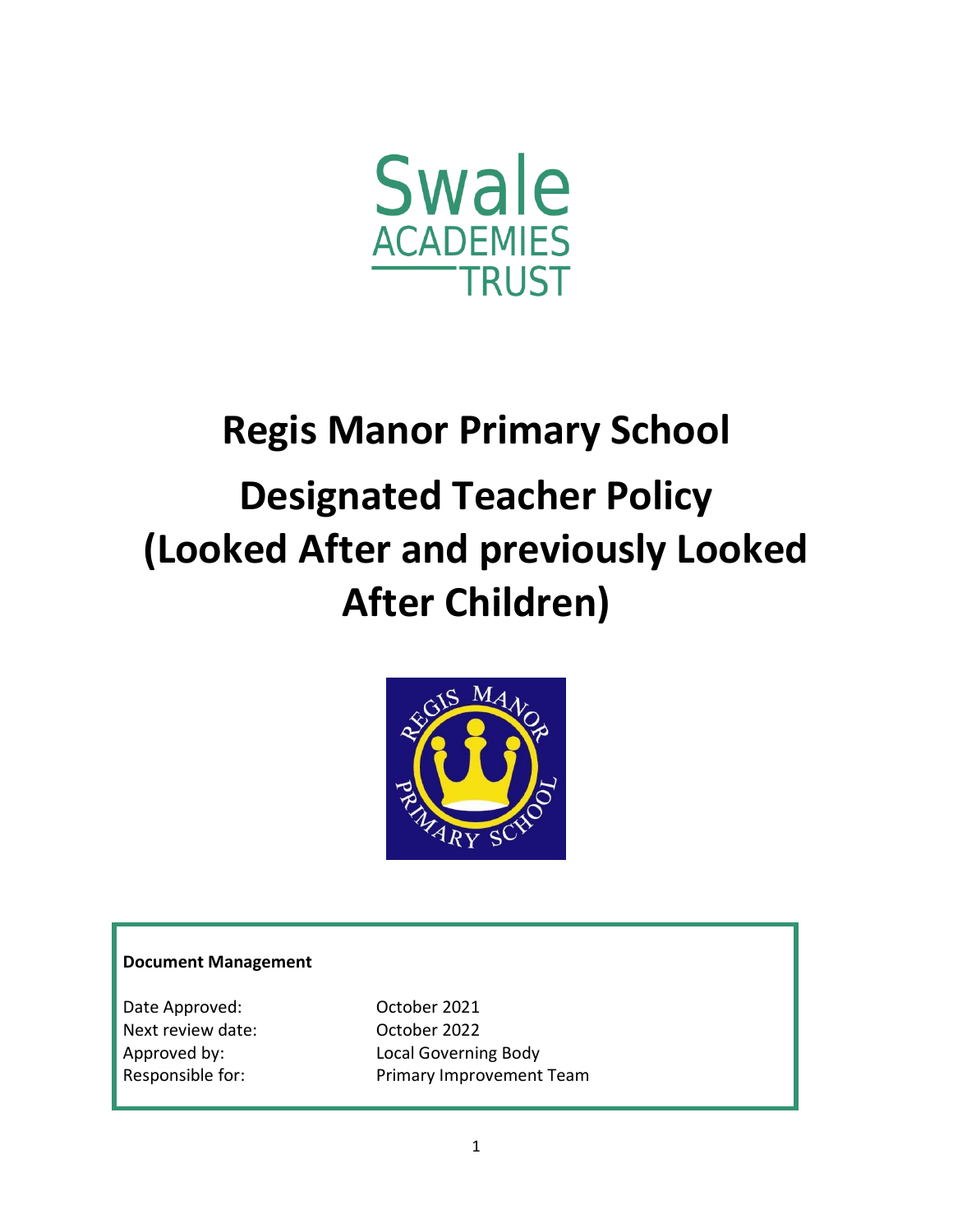# Contents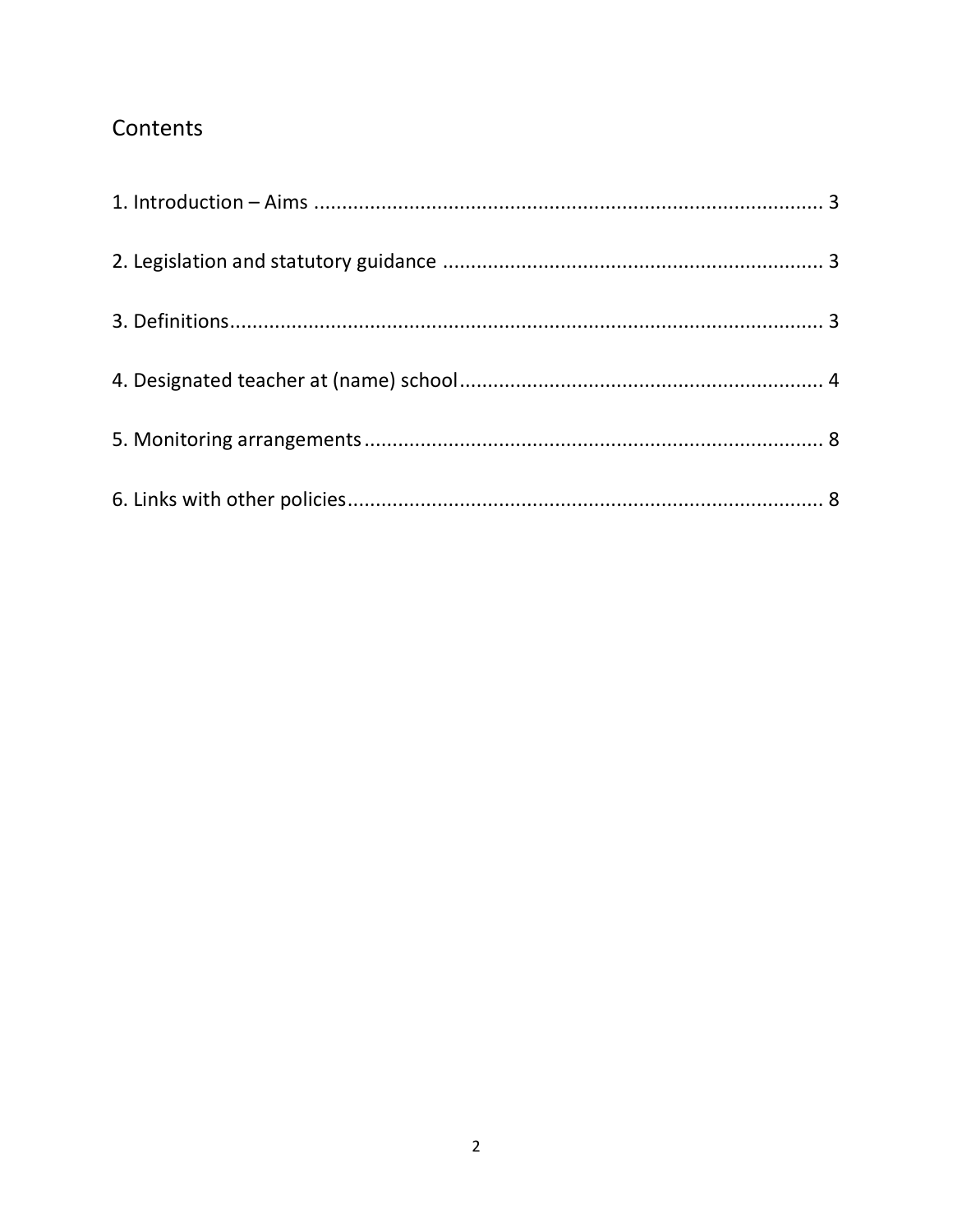## <span id="page-2-0"></span>**1. Introduction – Aims**

Regis Manor Primary School aims to ensure that:

- A suitable member of staff is appointed as the designated teacher for looked-after and previously looked-after children
- The designated teacher promotes the educational achievement of looked-after and previously looked-after children, and supports other staff members to do this too
- Staff, parents, carers and guardians are aware of the identity of the designated teacher, how to contact them, and what their responsibilities are.

# <span id="page-2-1"></span>**2. Legislation and statutory guidance**

This policy is based on the Department for Education's [statutory guidance on the designated](https://www.gov.uk/government/publications/designated-teacher-for-looked-after-children)  [teacher for looked-after and previously looked-after children:](https://www.gov.uk/government/publications/designated-teacher-for-looked-after-children) [https://www.gov.uk/government/publications/designated-teacher-for-looked-after-children.](https://www.gov.uk/government/publications/designated-teacher-for-looked-after-children)

It also takes into account [Section 2E](http://www.legislation.gov.uk/ukpga/2010/32/section/2E) of the Academies Act 2010.

# <span id="page-2-2"></span>**3. Definitions**

**Looked-after children** are registered pupils that are:

- In the care of a local authority, *or*
- Provided with accommodation by a local authority in the exercise of its social services functions, for a continuous period of more than 24 hours.

**Previously looked-after children** are registered pupils that fall into either of these categories:

- They were looked after by a local authority but ceased to be as a result of any of the following:
	- A child arrangements order, which includes arrangements relating to who the child lives with and when they are to live with them;
	- A special guardianship order;
	- An adoption order.
- They appear to the governing board to have:
	- Been in state care in a place outside of England and Wales because they would not have otherwise been cared for adequately, and
	- Ceased to be in that state care as a result of being adopted.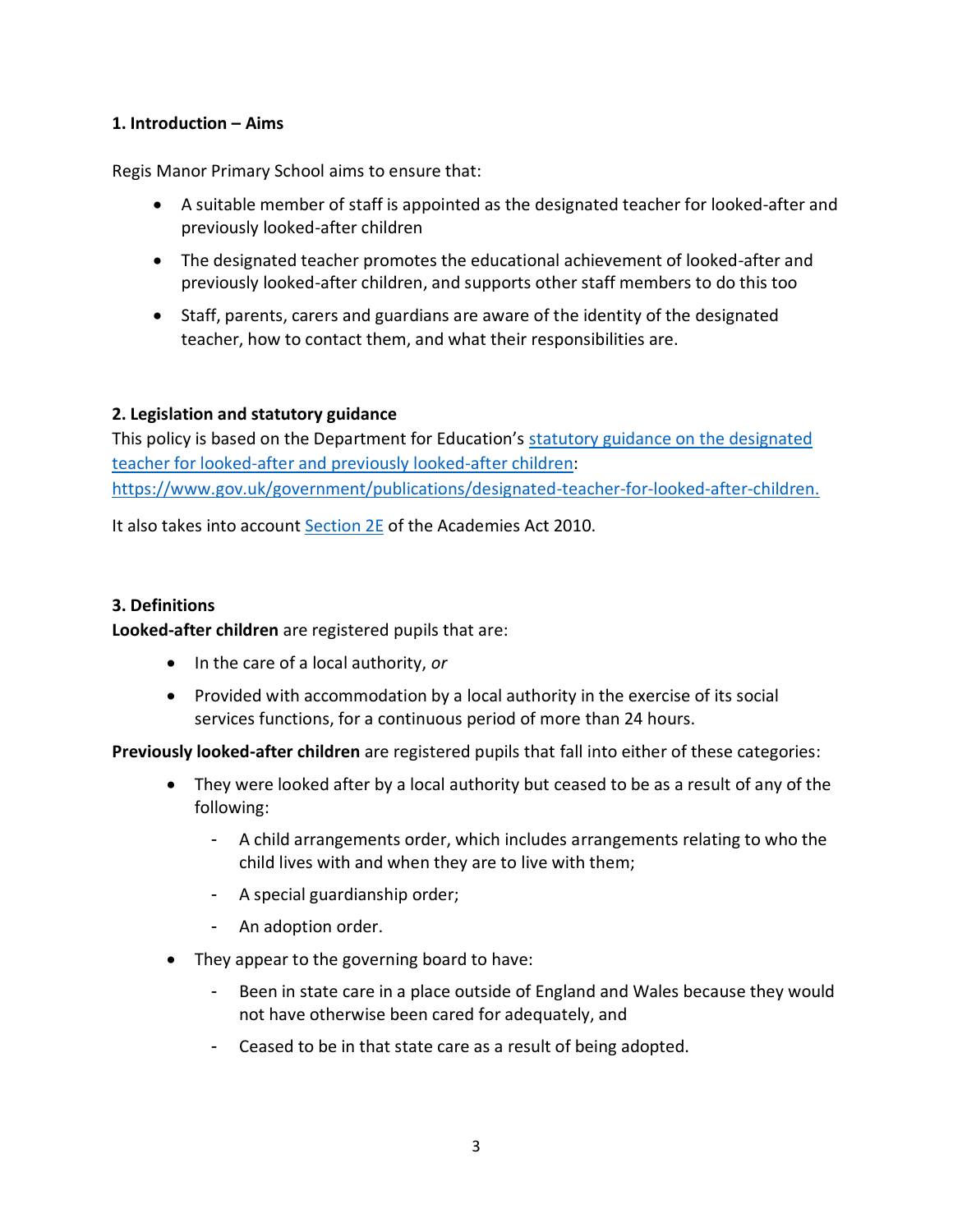**Personal education plan (PEP)** is part of a looked-after child's care plan that is developed with the school. It forms a record of what needs to happen and who will make it happen to ensure the child reaches their full potential.

**Virtual school head (VSH)** is a local authority officer responsible for promoting the educational achievement of their authority's looked-after children, working across schools to monitor and support these pupils as if they were in a single school. The VSH is also responsible for providing information and advice to schools, parents and guardians in respect of previously looked-after children.

# <span id="page-3-0"></span>**4. Designated teacher at Regis Manor Primary School**

The designated teacher is Miss C. Beevis.

Miss Beevis can be contacted in the following ways:

Email: [rmpoffice@swale.at](mailto:rmpoffice@swale.at)

Telephone: 01795 472971

The designated teacher takes lead responsibility for promoting the educational achievement of looked-after and previously looked-after children at our school. They are parents'/carers' initial point of contact for any of the matters set out in the section below.

# **5. Leadership responsibilities**

This role's responsibilities are listed in detail in the DFE's statutory guidance (see link above) pages 11-14.

- Act as a central point of initial contact within the school for any matters involving looked-after and previously looked-after children
- Promote the educational achievement of every looked-after and previously lookedafter child on roll by:
	- working with VSHs
	- promoting a whole school culture where the needs of these pupils matter and are prioritised
- Take lead responsibility for ensuring school staff understand:
	- The things which can affect how looked-after and previously looked-after children learn and achieve
	- How the whole school supports the educational achievement of these pupils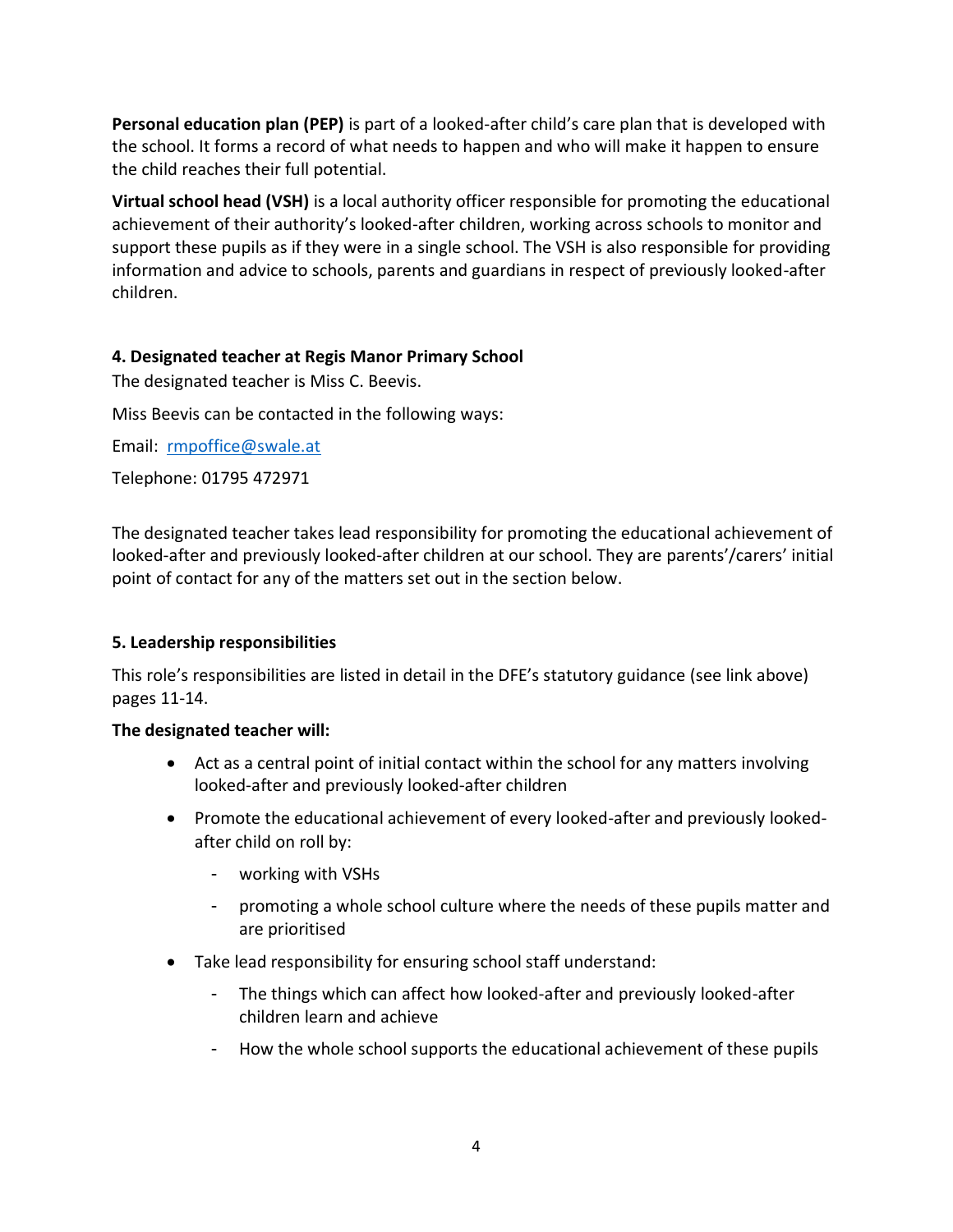- Promote a culture in which looked-after and previously looked-after children are encouraged and supported to engage with their education and other school activities
- Act as a source of advice for teachers about working with looked-after and previously looked-after children
- Work directly with looked-after and previously looked-after children and their carers, parents and guardians to promote good home-school links, support progress and encourage high aspirations
- Have lead responsibility for the development and implementation of looked-after children's PEPs
- Work closely with the school's designated safeguarding lead to ensure that any safeguarding concerns regarding looked-after and previously looked-after children are quickly and effectively responded to
- Involve parents and guardians of previously looked-after children in decisions affecting their child's education

# **Supporting looked-after children**

- Make sure looked-after children's PEPs meet their needs by working closely with other teachers to assess each child's specific educational needs
- Have overall responsibility for leading the process of target-setting in PEPs
- Monitor and track how looked-after children's attainment progresses under their PEPs
- If a child is not on track to meet their targets, be instrumental in agreeing the best way forward with them in order to make progress, and ensure that this is reflected in their PEP
- Ensure the identified actions of PEPs are put in place
- During the development and review of PEPs, help the school and relevant local authority decide what arrangements work best for pupils
- Ensure that:
	- A looked-after child's PEP is reviewed before the statutory review of their care plan – this includes making sure the PEP is up to date and contains any new information since the last PEP review, including whether agreed provision is being delivered.
	- PEPs are clear about what has or has not been taken forward, noting what resources may be required to further support the child and from where these may be sourced.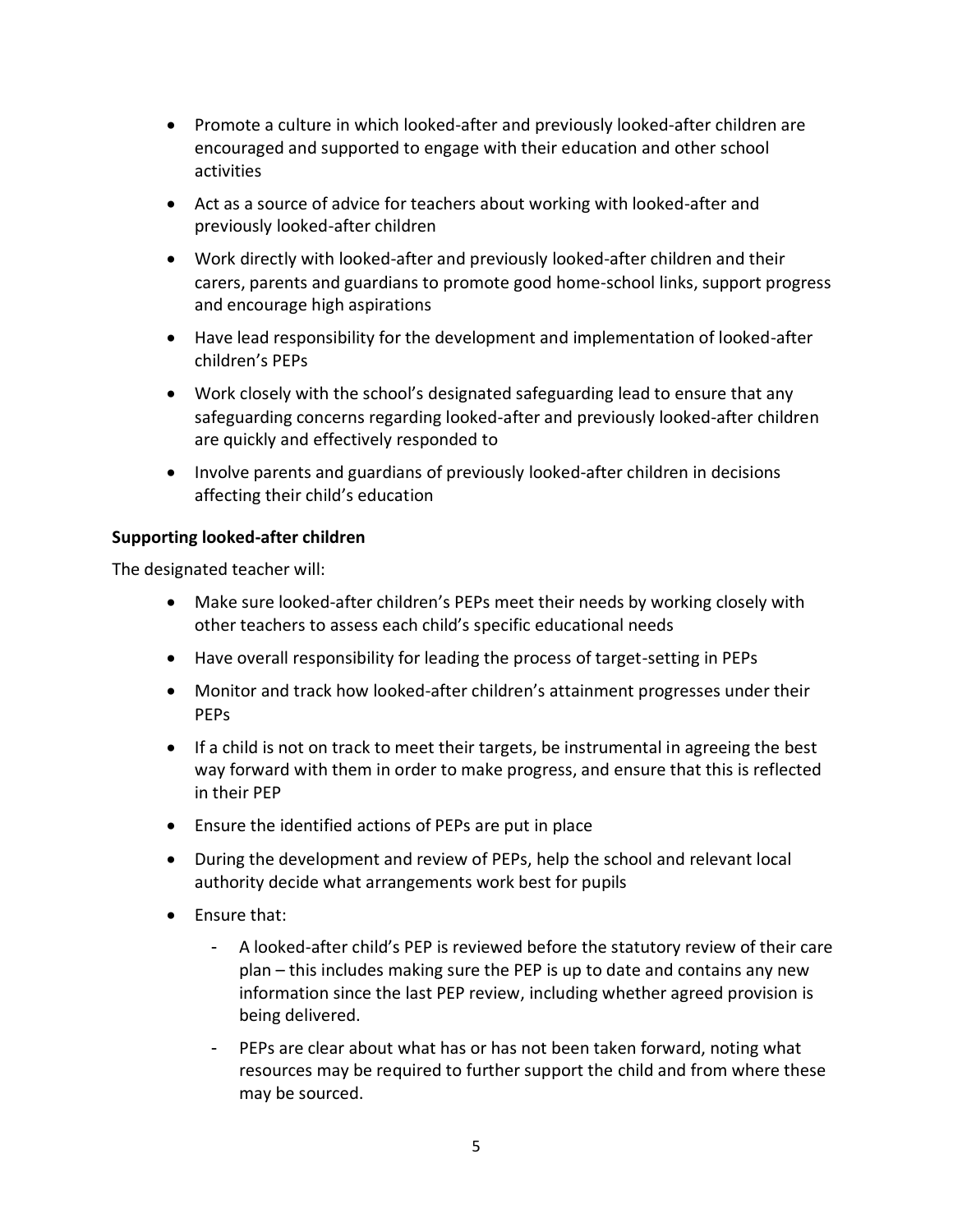- The updated PEP is passed to the child's social worker and VSH ahead of the statutory review of their care plan.
- Transfer a looked-after child's PEP to their next school or college, making sure it is up to date and that the local authority responsible for looking after them has the most recent version.

# **Supporting both looked-after children and previously looked-after children**

- Ensure the specific needs of looked-after and previously looked-after children are understood by staff and reflected in how the school uses pupil premium funding.
- Work with VSHs to agree how pupil premium funding for looked-after children can most effectively be used to improve their attainment.
- Help raise the awareness of parents and guardians of previously looked-after children about pupil premium funding and other support for these children.
- Play a key part in decisions on how pupil premium funding is used to support previously looked-after children.
- Ensure teachers have awareness and understanding of the specific needs of lookedafter and previously looked-after children in areas like attendance, homework, behaviour and future career planning.
- Be aware of the special educational needs (SEN) of looked-after and previously looked-after children, and make sure teachers also have awareness and understanding of this.
- Ensure the SEND Code of Practice, as it relates to looked-after children, is followed. <https://www.gov.uk/government/publications/send-code-of-practice-0-to-25>
- Make sure PEPs work in harmony with any education, health and care (EHC) plans that a looked-after child may have.
- Ensure that, with the help of VSHs, they have the skills to identify signs of potential SEN issues in looked-after and previously looked-after children, and know how to access further assessment and support where necessary.
- Ensure that they and other staff can identify signs of potential mental health issues in looked-after and previously looked-after children and understand where the school can draw on specialist services.
- Put in place robust arrangements to ensure that looked after children have opportunities for their views to be heard and that these are used to inform PEPs.
- Put in place mechanisms for understanding the emotional and behavioural needs of previously looked-after children.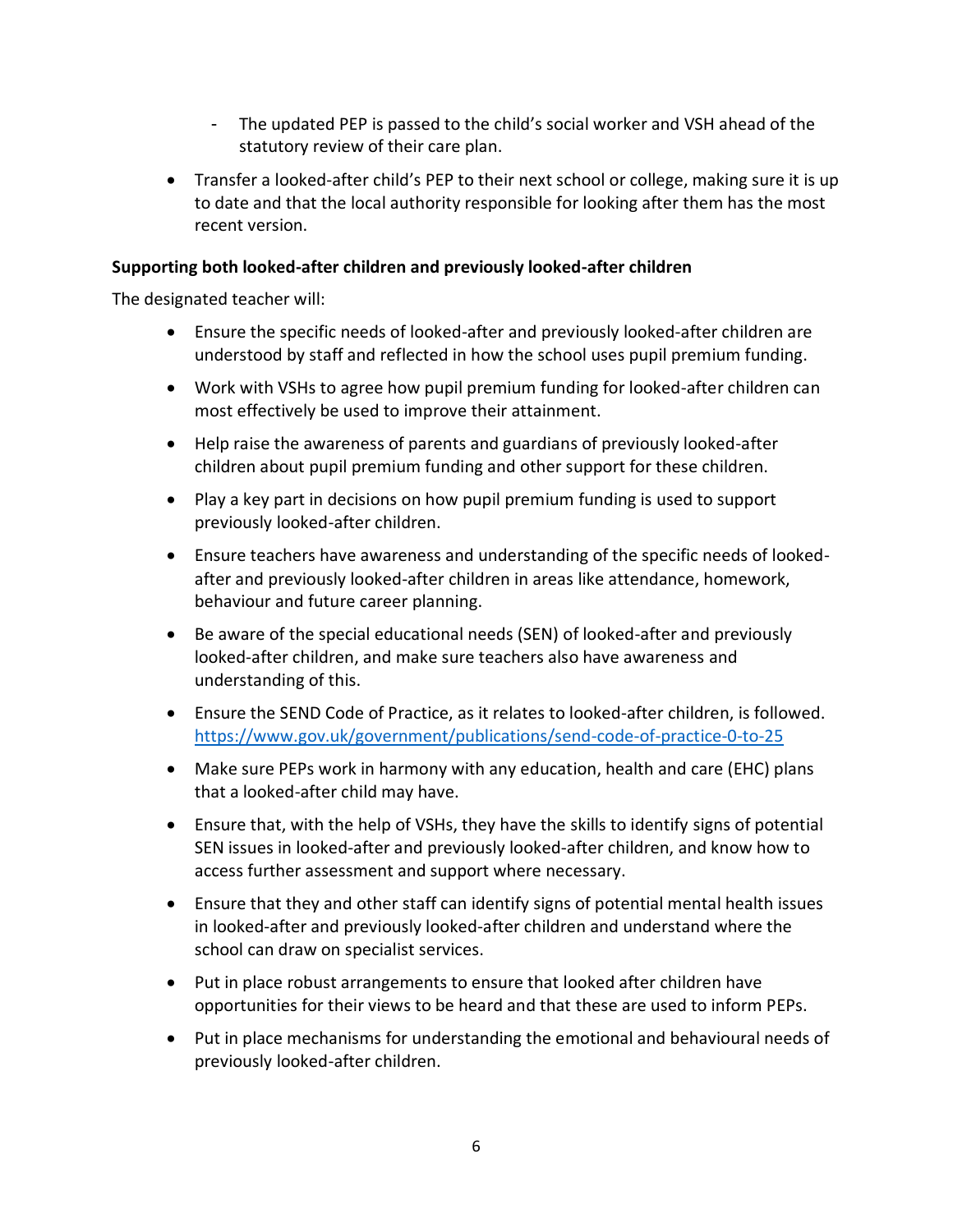## **Relationships beyond the school**

- Proactively engage with social workers and other professionals to enable the school to respond effectively to the needs of looked-after and previously looked-after children.
- Discuss with social workers how the school should engage with birth parents, and ensure the school is clear about who has parental responsibility and what information can be shared with whom.
- Be open and accessible to parents and guardians of previously looked-after children and encourage them to be actively involved in their children's education.
- Proactively build relationships with local authority professionals, such as VSHs and SEN departments;
- Consider how the school works with others outside of the school to maximise the stability of education for looked-after children, such as:
	- Finding ways of making sure the latest information about educational progress is available to contribute to the statutory review of care plans.
	- Ensuring mechanisms are in place to inform VSHs when looked-after children are absent without authorisation and work with the responsible authority to take appropriate safeguarding action.
	- Talking to the child's social worker and/or other relevant parties in the local authority regarding any decisions about changes in care placements which will disrupt the child's education, providing advice about the likely impact and what the local authority should do to minimise disruption.
	- Making sure that, if a looked-after child moves school, their new designated teacher receives any information needed to help the transition process.
- Seek advice from VSHs about meeting the needs of individual previously looked-after children, but only with the agreement of their parents or guardians.
- Make sure that for each looked-after child:
	- There's an agreed process for how the school works in partnership with the child's carer and other professionals, such as their social worker, in order to review and develop educational progress.
	- School policies are communicated to their carer and social worker and, where appropriate, birth parents.
	- Teachers know the most appropriate person to contact where necessary, such as who has the authority to sign permission slips.
- Where a looked-after child is at risk of exclusion: